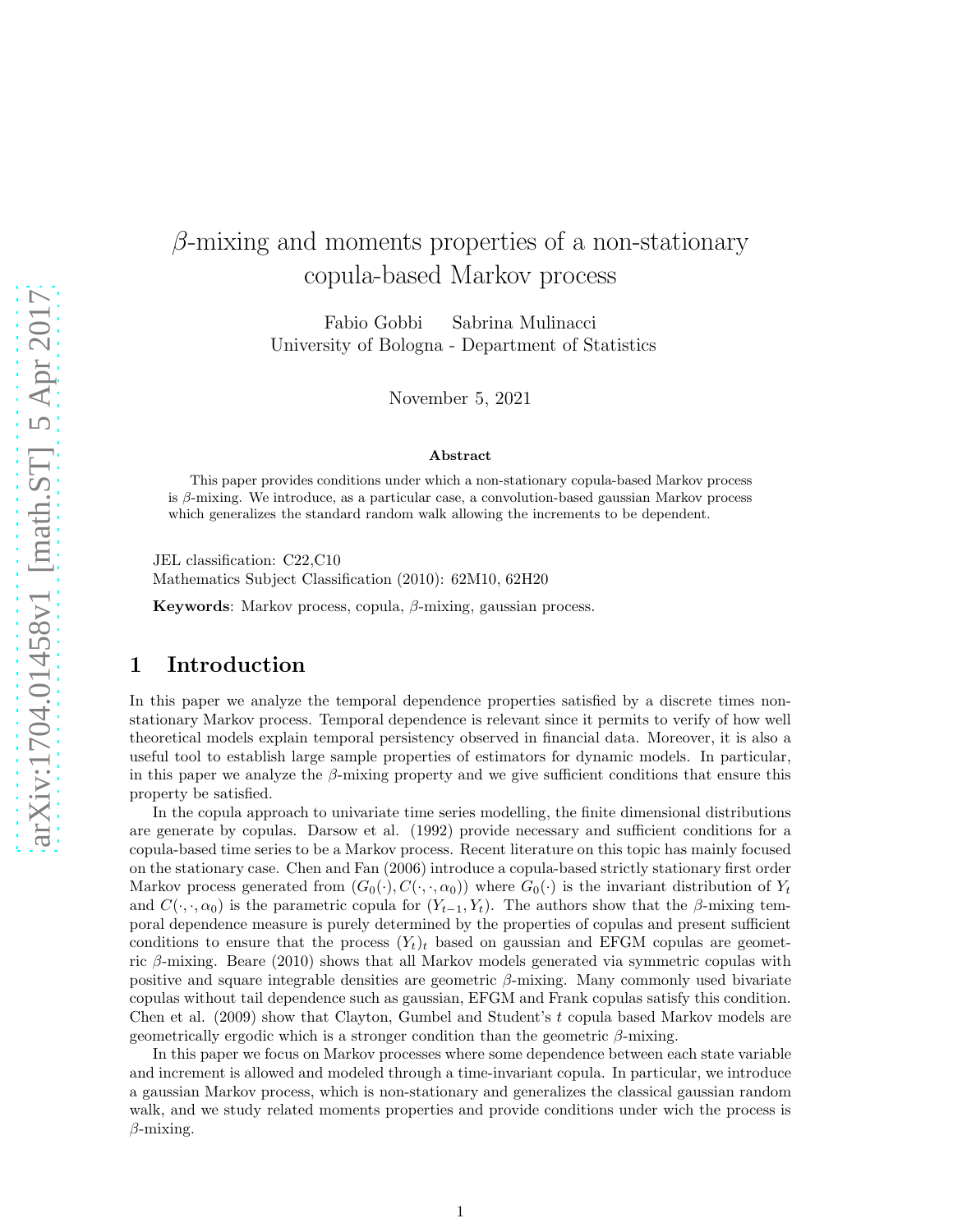The paper is organized as follows. Section [2](#page-1-0) presents a general result on the  $\beta$ -mixing properties satisfied by non-stationary Markov processes. Section [3](#page-3-0) restricts the study to the gaussian case. Section [4](#page-5-0) concludes.

#### <span id="page-1-0"></span>2 Copula-based Markov processes and  $\beta$ -mixing properties

Throughout the paper  $\mathbf{Y} = (Y_t)_{t \in \mathbb{Z}}$  is a discrete time Markov process. Thanks to the seminal paper of Darsow et al. (1992), the markovianity of a stochastic process can be characterized through a specific requirement that the copulas, representing the dependence structure of the finite dimensional distributions induced by the stochastic process (for a detailed discussion on copulas see Nelsen (2006), Joe (1997), Cherubini et al. (2012) and Durante and Sempi (2015)), must satisfy. In particular, in Darsow et al (1992) it is proved that the Chapman-Kolmogorov equations for transition probabilities are equivalent to the requirement that, if  $C_{i,j}$  is the copula associated to the vector  $(Y_i, Y_j)$ , then

$$
C_{s,t}(u,v) = C_{s,r} * C_{r,t}(u,v) = \int_0^1 \frac{\partial}{\partial w} C_{s,r}(u,w) \frac{\partial}{\partial w} C_{r,t}(w,v) \, dw, \,\forall s < r < t.
$$

As a consequence, since  $Y$  is a discrete times Markov process, if we assume that the set of bivariate copulas  $C_{t,t+1}$  (representing the dependence structure of the stochastic process at two adjacent times) is given for  $t \in \mathbb{Z}$  and  $k > 0$ , then necessarily (we remind that the \*-operator is associative)

<span id="page-1-2"></span>
$$
C_{t,t+k}(u,v) = C_{t,t+k-1} * C_{t+k-1,t+k}(u,v) = C_{t,t+1} * C_{t+1,t+2} * \cdots * C_{t+k-1,t+k}(u,v).
$$
 (1)

Notice that, in the stationary case considered in Beare (2010),  $C_{t,t+1} = C$  for all  $t \in \mathbb{Z}$ , therefore all bivariate copulas  $C_{t,t+k}$  are functions of the copula C and of the lag k and not of the time t. In this paper we extend the study to the more general non-stationary case. In particular we analyze the temporal dependence problem with a special attention to mixing properties.

The notion of  $\beta$ -mixing was introduced by Volkonskii and Rozanov (1959 and 1961) and was attribute there to Kolmogorov. Given a (not necessarily stationary) sequence of random variables  $\mathbf{Y} = (Y_t)_{t \in \mathbb{Z}}$ , let  $\mathcal{F}_t^l$  be the  $\sigma$ -field  $\mathcal{F}_t^l = \sigma(Y_t, t \leq t \leq l)$  with  $-\infty \leq t \leq l \leq +\infty$  and let

<span id="page-1-1"></span>
$$
\tilde{\beta}(\mathcal{F}_{-\infty}^t, \mathcal{F}_{t+k}^{+\infty}) = \sup_{\{A_i\}, \{B_j\}} \frac{1}{2} \sum_{i=1}^I \sum_{j=1}^J |\mathbb{P}(A_i \cap B_j) - \mathbb{P}(A_i)\mathbb{P}(B_j)|, \tag{2}
$$

where the second supremum is taken over all finite partitions  $\{A_1, ... A_I\}$  and  $\{B_1, ... B_J\}$  of  $\Omega$  such that  $A_i \in \mathcal{F}_{-\infty}^t$  for each i and  $B_j \in \mathcal{F}_{t+k}^{\infty}$  for each j. Define the following dependence coefficient

$$
\beta_k = \sup_{t \in \mathbb{Z}} \tilde{\beta}(\mathcal{F}_{-\infty}^t, \mathcal{F}_{t+k}^{+\infty}).
$$

We say that the sequence  $(Y_t)_{t\in\mathbb{Z}}$  is  $\beta$ -mixing (or absolutely regular) if  $\beta_k \to 0$  as  $k \to +\infty$ .

In next Theorem we give conditions on the set of copulas  $C_{t,t+1}$ ,  $t \in \mathbb{Z}$  in order to guarantee that the Markov resulting process is  $\beta$ -mixing. These conditions are based on specific requirements on the maximal correlation coefficients of the copulas  $C_{t,t+1}$ . We remind that the maximal correlation  $\eta$  of a copula C is given by

$$
\sup_{f,g} \left| \int_0^1 \int_0^1 f(x)g(x)C(dx, dy) \right|
$$

where  $f, g \in L^2([0,1])$ ,  $\int_0^1 f(x)dx = \int_0^1 g(x)dx = 0$  and  $\int_0^1 f^2(x)dx = \int_0^1 g^2(x)dx = 1$  and we refer to Beare  $(2010)$  and Rényi  $(1959)$  for more details.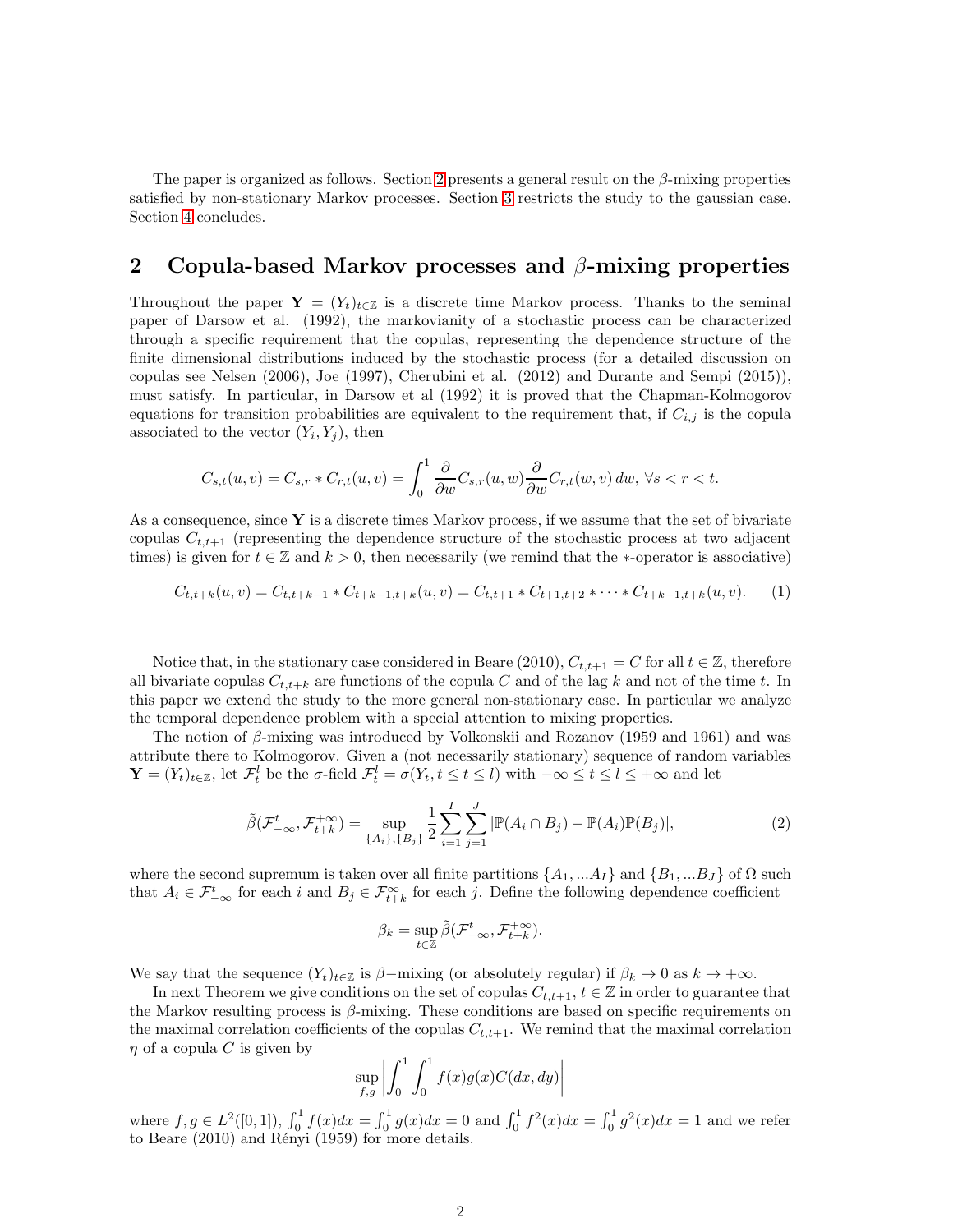<span id="page-2-2"></span>**Theorem 2.1.** Let  $Y = (Y_t)_{t \in \mathbb{Z}}$  be a Markov process. Let  $C_{t,t+1}$  be the copula associated to the vector  $(Y_t, Y_{t+1})$  for  $t \in \mathbb{Z}$  that we assume to be absolutely continuous, with symmetric and square-integrable density  $c_{t,t+1}$  so that  $(c_{t,t+1})_{t\in\mathbb{Z}}$  is uniformly bounded in  $L^2([0,1])$ .

If the maximal correlation coefficients  $\eta_t$  of  $C_{t,t+1}$  satisfy

<span id="page-2-1"></span>
$$
\hat{\eta} = \sup_{t \in \mathbb{Z}} \eta_t < 1,\tag{3}
$$

then  $Y$  is  $\beta$ -mixing.

Proof. The proof follows that of Theorem 3.1 in Beare (2010) who proves a similar result for stationary copula-based Markov processes. First of all, since the stochastic process is Markovian, [\(2\)](#page-1-1) can be rewritten in terms of the cumulative distribution functions of  $(Y_t, Y_{t+k})$ ,  $Y_t$  and  $Y_{t+k}$  $(F_{t,t+k}, F_t \text{ and } F_{t+k}, \text{ respectively})$  and the total variation norm  $\|\cdot\|_{TV}$  (see Bradley, 2007) and then, applying Sklar's theorem, we can write

$$
\tilde{\beta}(\mathcal{F}_{-\infty}^{t}, \mathcal{F}_{t,t+k}^{+\infty}) = \frac{1}{2} \| F_{t,t+k}(x,y) - F_{t}(x)F_{t+k}(y) \|_{TV} =
$$
\n
$$
= \frac{1}{2} \| C_{t,t+k}(F_{t}(x), F_{t+k}(y)) - F_{t}(x)F_{t+k}(y) \|_{TV} \le
$$
\n
$$
\le \frac{1}{2} \| C_{t,t+k}(u,v) - uv) \|_{TV}.
$$

From [\(1\)](#page-1-2) it follows that all bivariate copulas of type  $C_{t,t+k}$  for  $t \in \mathbb{Z}$  and  $k \geq 1$  are absolutely continuous: let us denote their density as  $c_{t,t+k}$ . Then

$$
\tilde{\beta}(\mathcal{F}_{-\infty}^{t}, \mathcal{F}_{t+k}^{+\infty}) \leq \frac{1}{2} \| c_{t,t+k}(u,v) - 1 \|_{\mathbb{L}^{1}} \leq \frac{1}{2} \| c_{t,t+k}(u,v) - 1 \|_{\mathbb{L}^{2}}
$$

$$
\beta_{k} \leq \frac{1}{2} \sup_{t \in \mathbb{Z}} \| c_{t,t+k}(u,v) - 1 \|_{\mathbb{L}^{2}}.
$$

and

Since 
$$
c_{t,t+1}
$$
 is a symmetric square-integrable joint density with uniform margins, it admits the following series expansion in terms of a complete orthonormal sequence  $(\phi_i)_{i\geq 1}$  in  $\mathbb{L}^2[0,1]$ ,

$$
c_{t,t+1}(u,v) = 1 + \sum_{i=1}^{+\infty} \lambda_{i,t} \phi_i(u) \phi_i(v),
$$

where the eigenvalues  $(\lambda_{i,t})_i$  form a square-summable sequence of nonnegative real numbers: notice that, as proved in Lancaster(1958)

<span id="page-2-0"></span>
$$
\max_{i\geq 1} \lambda_{i,t} = \eta_t. \tag{4}
$$

Applying [\(1\)](#page-1-2), we get

$$
c_{t,t+k}(u,v) = 1 + \sum_{i=1}^{+\infty} \left( \prod_{j=0}^{k-1} \lambda_{i,t+j} \right) \phi_i(u) \phi_i(v).
$$

Then, using  $(4)$  and  $(3)$ , we get

$$
\| c_{t,t+k}(u,v) - 1 \|_{\mathbb{L}^2} = \left\| \sum_{i=1}^{+\infty} \left( \prod_{j=0}^{k-1} \lambda_{i,t+j} \right) \phi_i(u) \phi_i(v) \right\|_{\mathbb{L}^2} = \left[ \sum_{i=1}^{+\infty} \left( \prod_{j=0}^{k-1} \lambda_{i,t+j}^2 \right) \right]^{1/2} =
$$
  

$$
= \left[ \sum_{i=1}^{+\infty} \lambda_{i,t}^2 \left( \prod_{j=1}^{k-1} \lambda_{i,t+j}^2 \right) \right]^{1/2} \le \left[ \sum_{i=1}^{+\infty} \lambda_{i,t}^2 \left( \prod_{j=1}^{k-1} \eta_{t+j}^2 \right) \right]^{1/2} \le 0
$$
  

$$
\le \hat{\eta}^{k-1} \left[ \sum_{i=1}^{+\infty} \lambda_{i,t}^2 \right]^{1/2} = \hat{\eta}^{k-1} \| c_{t,t+1}(u,v) - 1 \|_{\mathbb{L}^2} .
$$
 (5)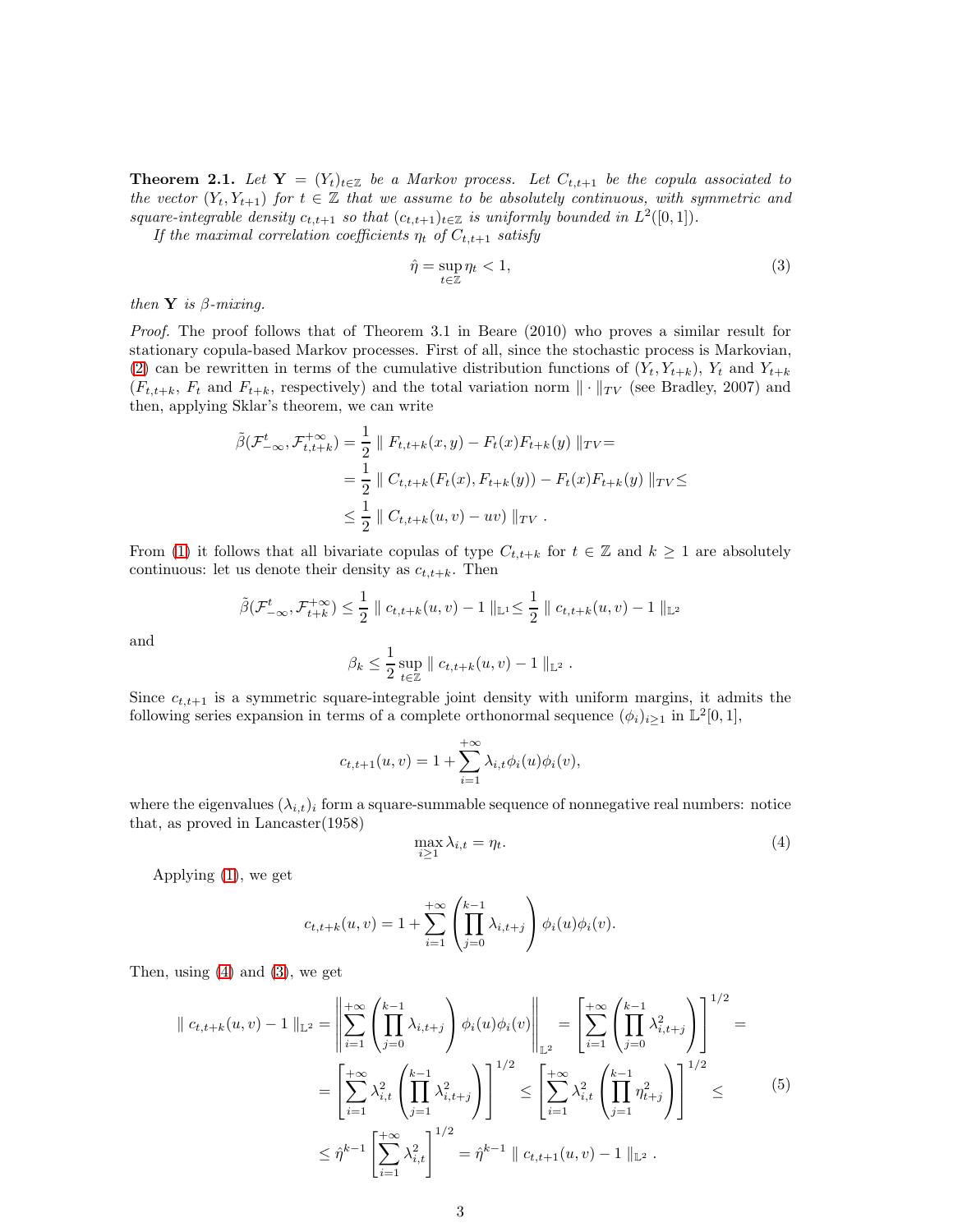Therefore

$$
\beta_k \leq \frac{1}{2} \hat{\eta}^{k-1} \sup_{t \in \mathbb{Z}} \parallel c_{t,t+1}(u,v) - 1 \parallel_{\mathbb{L}^2}
$$

which, since  $(c_{t,t+1})_{t\in\mathbb{Z}}$  is uniformly bounded in  $L^2([0,1])$ , tends to zero as  $k\to+\infty$ .

 $\Box$ 

# <span id="page-3-0"></span>3 A gaussian convolution-based Markov process

From now on, we assume that the Markov process  $\mathbf Y$  is obtained through

<span id="page-3-1"></span>
$$
Y_t = Y_{t-1} + \xi_t, \qquad Y_0 = 0,\tag{6}
$$

where  $(\xi_t)_{t>1}$  is a sequence of identically distributed random variables such that  $\xi_t$  is dependent on  $Y_{t-1}$  for each t. The dependence structure is modelled by a time-invariant copula function C.

The process defined in [\(6\)](#page-3-1) is not stationary. However, we can determine the distribution of  $Y_t$  for each t thanks to the C-convolution operator (denoted by  $\frac{C}{\ast}$ ), introduced in Cherubini et al. (2011) as a tool to recover the distribution of the sum of two dependent random variables. As shown in Cherubini et al. (2011, 2012 and 2015) the C-convolution technique may be used in the construction of dependent increments stochastic processes like [\(6\)](#page-3-1). More precisely, if  $F_{t-1}$ is the cumulative distribution function of  $Y_{t-1}$  and  $H_t$  that of  $\xi_t$ , we may recover the cumulative distribution function of  $Y_t$  iterating the C-convolution for all  $t$ 

<span id="page-3-2"></span>
$$
F_t(y_t) = (F_{t-1} \stackrel{C}{*} H_t)(y_t) = \int_0^1 D_1 C(w, H_t(y_t - F_{t-1}^{-1}(w))) dw, \quad t \ge 2
$$
 (7)

while, the copula associated to  $(Y_{t-1}, Y_t)$  is

<span id="page-3-3"></span>
$$
C_{t-1,t}(u,v) = \int_0^u D_1C(w, H_t(F_t^{-1}(v) - F_{t-1}^{-1}(w)))dw, \quad t \ge 2
$$
\n(8)

where  $D_1 C(u, v) = \frac{\partial}{\partial u} C(u, v)$ .

Equations [\(7\)](#page-3-2) and [\(8\)](#page-3-3) provide the ingredients to construct discrete times Markov processes according to Darsow et al. (1992).

Our model [\(6\)](#page-3-1) is a sort of a modified version of a random walk process where the independence assumption for the innovations  $(\xi_t)_{t\geq 1}$  is no longer required: however, its weakness is that in most cases the distribution function cannot be expressed in closed form and it may be evaluated only numerically.

From now on we assume that innovations  $(\xi_t)_{t\geq 1}$  are gaussian identically distributed with zero mean and standard deviation  $\sigma_{\xi}$  and that the copula between  $Y_{t-1}$  and  $\xi_t$  is a (stationary) gaussian copula with constant parameter  $\rho$  for all t. This way, the distribution of  $Y_t$  is gaussian for all t and, more specifically, in section 4.3.1 of Cherubini et al. (2016) it is shown that

$$
Y_t \sim N(0, V_t^2),\tag{9}
$$

where

$$
V_t^2 = Var(Y_t) = V_1^2 + (t - 1)\sigma_{\xi}^2 + 2\rho\sigma_{\xi} \sum_{i=1}^{t-1} V_{t-i}, \quad t \ge 2,
$$
\n(10)

where  $V_1^2 = \sigma_{\xi}^2$  since by assumption  $Y_1 = \xi_1$ . Moreover, the copula between  $Y_t$  and  $Y_{t+1}$  is gaussian with parameters

$$
\tau_{t,t+1} = \frac{V_t + \rho \sigma_{\xi}}{V_{t+1}}, \quad t \ge 2
$$

since  $\mathbb{E}[Y_t Y_{t+1}] = V_t^2 + \rho V_t \sigma_{\xi}$ .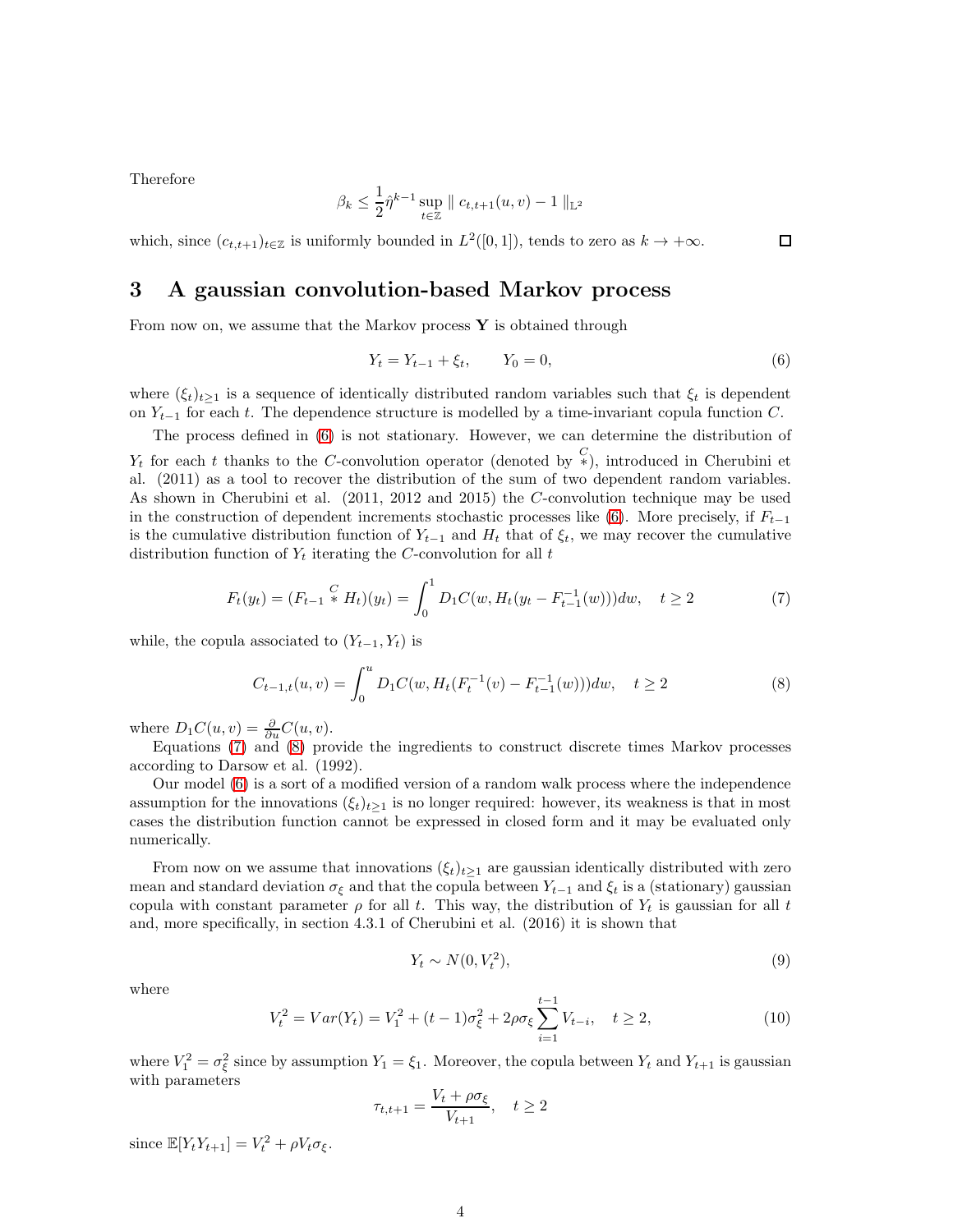The limiting behavior of the standard deviation  $V_t$  has also been analyzed in Cherubini et al. (2016) where it is proved that

$$
\lim_{t \to +\infty} V_t = \begin{cases} -\frac{\sigma_{\varepsilon}}{2\rho}, & \text{if } \rho \in (-1,0) \\ +\infty, & \text{otherwise.} \end{cases}
$$

Notice that only in case of negative correlation with the increments, the standard deviation of the levels does not explode: in the following we will restrict the analysis to the case  $\rho \in (-1, 0)$ .

#### 3.1 Moments and autocorrelation function

In this subsection we study the behavior of moments and autocorrelation functions of the process  $(Y_t)_{t\geq 1}$  when  $t \to +\infty$ . It is just the case to recall that in the standard random walk model the k-th order autocorrelation function of  $(Y_t)_{t\geq 1}$  tends to 1 as  $t \to +\infty$ , for each lag k. In our more general setting, this is no longer true. The limit of the k-th order autocorrelation function of  $(Y_t)_{t\geq 1}$  is a function of k and  $\rho$  as the following proposition shows.

**Proposition 3.1.** Let  $\rho \in (-1, 0)$ . The k-th order autocorrelation function of  $(Y_t)_{t\geq 1}$  tends to  $(1-2\rho^2)^k$  for any  $k \ge 1$  as  $t \to +\infty$ .

Proof. As proved in section 4.3.1 in Cherubini et al. (2016), using the fact that the ∗-product of two gaussian copulas has a parameter given by the product of the parameters of the copulas involved in the ∗-product, we have that the copula between  $Y_t$  and  $Y_{t+k}$  is gaussian with parameter

$$
\tau_{t,t+k} = \prod_{s=0}^{k-1} \frac{V_{t+s} + \rho \sigma_{\xi}}{V_{t+s+1}}.
$$

Therefore, since as  $t \to +\infty$  and for any  $s \geq 1$ 

<span id="page-4-0"></span>
$$
\frac{V_{t+s} + \rho \sigma_{\xi}}{V_{t+s+1}} \to \frac{-\frac{\sigma_{\xi}}{2\rho} + \rho \sigma_{\xi}^2}{-\frac{\sigma_{\xi}}{2\rho}} = 1 - 2\rho^2,\tag{11}
$$

we easily get the result.

On the other hand, the innovations  $(\xi_t)_{t\geq 1}$  are no longer serially independent as in the random walk case and the k-th order autocorrelation function approaches to a limit which again depends on  $\rho$  and  $k$ .

**Proposition 3.2.** Let  $\rho \in (-1,0)$ . The k-th order autocorrelation function of  $(\xi_t)_{t\geq 1}$  tends to  $-\rho^2(1-2\rho^2)^{k-1}$  for any  $k \ge 1$  as  $t \to +\infty$ .

*Proof.* We compute first the autocovariance of order k, with  $k \geq 1$ ,  $\mathbb{E}[\xi_t \xi_{t+k}]$ . We have

$$
\mathbb{E}[\xi_t \xi_{t+k}] = \mathbb{E}[(Y_t - Y_{t-1})(Y_{t+k} - Y_{t+k-1})] =
$$
  
\n
$$
= \mathbb{E}[Y_t Y_{t+k}] - \mathbb{E}[Y_t Y_{t+k-1}] - \mathbb{E}[Y_{t-1} Y_{t+k}] + \mathbb{E}[Y_{t-1} Y_{t+k-1}] =
$$
  
\n
$$
= \tau_{t,t+k} V_t V_{t+k} - \tau_{t,t+k-1} V_t V_{t+k-1} - \tau_{t-1,t+k} V_{t-1} V_{t+k} + \tau_{t-1,t+k-1} V_{t-1} V_{t+k-1}.
$$

Since for any fixed  $k \geq 1$ ,  $\tau_{t,t+k} \to (1 - 2\rho^2)^k$  and  $V_t \to -\frac{\sigma_{\xi}}{2\rho}$  as  $t \to +\infty$  we get

$$
\mathbb{E}[\xi_t \xi_{t+k}] \to \frac{\sigma_{\xi}^2}{4\rho^2} \left[ (1 - 2\rho^2)^k - (1 - 2\rho^2)^{k-1} - (1 - 2\rho^2)^{k+1} + (1 - 2\rho^2)^k \right] =
$$
  
=  $-\rho^2 \sigma_{\xi}^2 (1 - 2\rho^2)^{k-1}, \quad \text{as } t \to +\infty.$ 

Moreover, it is immediate to find the statement of the proposition since as  $t \to +\infty$ 

$$
corr(\xi_t \xi_{t+k}) \to -\rho^2 (1 - 2\rho^2)^{k-1}.
$$

 $\Box$ 

 $\Box$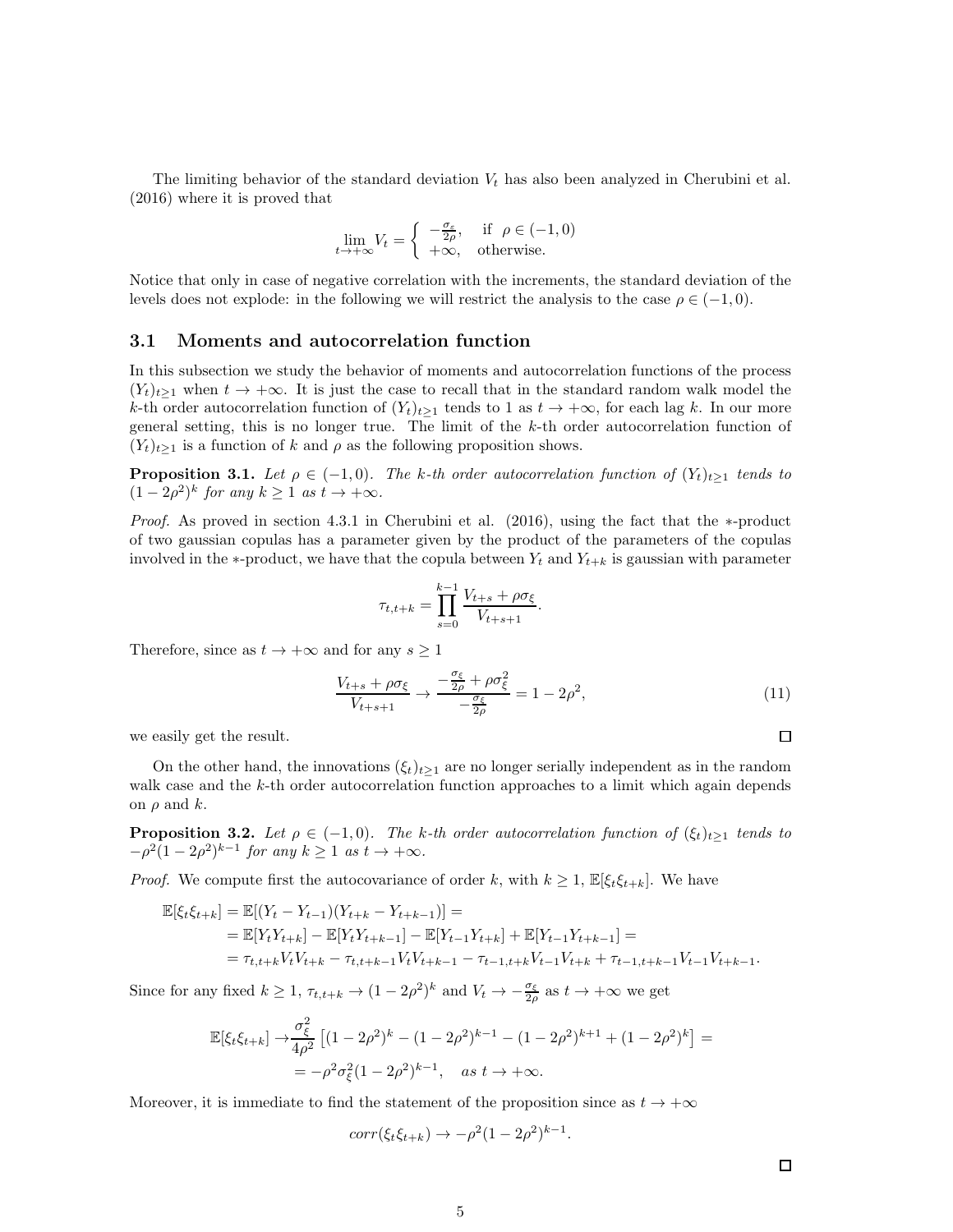#### 3.2  $\beta$ -mixing properties

In our gaussian framework  $c_{t,t+1}$  is the density of a gaussian copula for which it is well known that the maximal correlation coefficient is equal to the absolute value of the simple correlation coefficient (see Lancaster, 1957). Therefore, according to the notation of Theorem [2.1,](#page-2-2) for each  $t$ ,  $\eta_t = |\tau_{t,t+1}|$ . The following results, which is an application of Theorem [2.1,](#page-2-2) holds

Corollary 3.1. The Markov process defined by [\(6\)](#page-3-1) with  $\xi_t \sim N(0, \sigma_{\xi})$  and  $\rho \in (-1, 0)$  is β-mixing.

Proof. Firstly notice that

 $|\tau_{t,t+1}| < 1, \forall t$ .

In fact this is equivalent to  $(V_t + \rho \sigma_{\xi})^2 < V_{t+1}^2$  which is always verified since  $\rho^2 < 1$  by assumption. Thanks to [\(11\)](#page-4-0), since  $|1 - 2\rho^2| < 1$ , we have that  $|\tau_{t,t+1}| = \eta_t$  is bounded by a constant smaller than 1, that is  $(3)$  is satisfied. Furthermore, it is not hard to prove that for any t

$$
\| c_{t,t+1}(u,v) - 1 \|_{\mathbb{L}^2} = \frac{\tau_{t,t+1}^2}{1 - \tau_{t,t+1}^2} \le \frac{\hat{\eta}^2}{1 - \hat{\eta}^2}.
$$

Thus Theorem [2.1](#page-2-2) applies.

 $\Box$ 

## <span id="page-5-0"></span>4 Concluding remarks

In this paper we provide conditions under which a non-stationary copula-based Markov process is  $\beta$ mixing. Our results represent a generalization of those in Beare (2010), where the author considers the stationary case. Our analysis is focused on the particular case of a gaussian Markov process with dependent increments that represents a generalization of the standard gaussian random walk. In this particular non-stationary setting it is proved that the  $k$ -th order autocorrelation function of the process does not converge to 1, as in the random walk case, but to a quantity that depends on the lag and the correlation between the state variable and the innovation, which is assumed to be time-invariant. Additionally, it is proved that the process satisfies the conditions required to be  $\beta$ -mixing.

### References

- [1] Beare B. (2010): "Copulas and temporal dependence", Econometrica, 78(1), 395-410.
- [2] Bradley R.C. (2007): Introduction to strong mixing conditions, vols. 1-3. Kendrick Press. herber City.
- [3] Chen X., Fan Y. (2006): "Estimation of Copula-Based Semiparametric Time Series Models", Journal of Econometrics, 130, 307335.
- [4] Chen X., Wu W.B., Yi Y. (2009): "Efficient estimation of copula-based semiparametric Markov models", The Annals of Statistics, 37(6B) 42144253.
- [5] Cherubini U., Gobbi F., Mulinacci S., (2016) "Convolution Copula Econometrics", Springer-Briefs in Statistics.
- [6] Cherubini U., Gobbi F., Mulinacci S., Romagnoli S. (2012): Dynamic Copula Methods in Finance, John Wiley & Sons.
- [7] Cherubini, U., Mulinacci S., Romagnoli S. (2011) "A Copula-based Model of Speculative Price Dynamics in Discrete Time", Journal of Multivariate Analysis, 102, 1047-1063.
- [8] Darsow W.F. Nguyen B. Olsen E.T.(1992): "Copulas and Markov Processes", Illinois Journal of Mathematics, 36, 600-642.